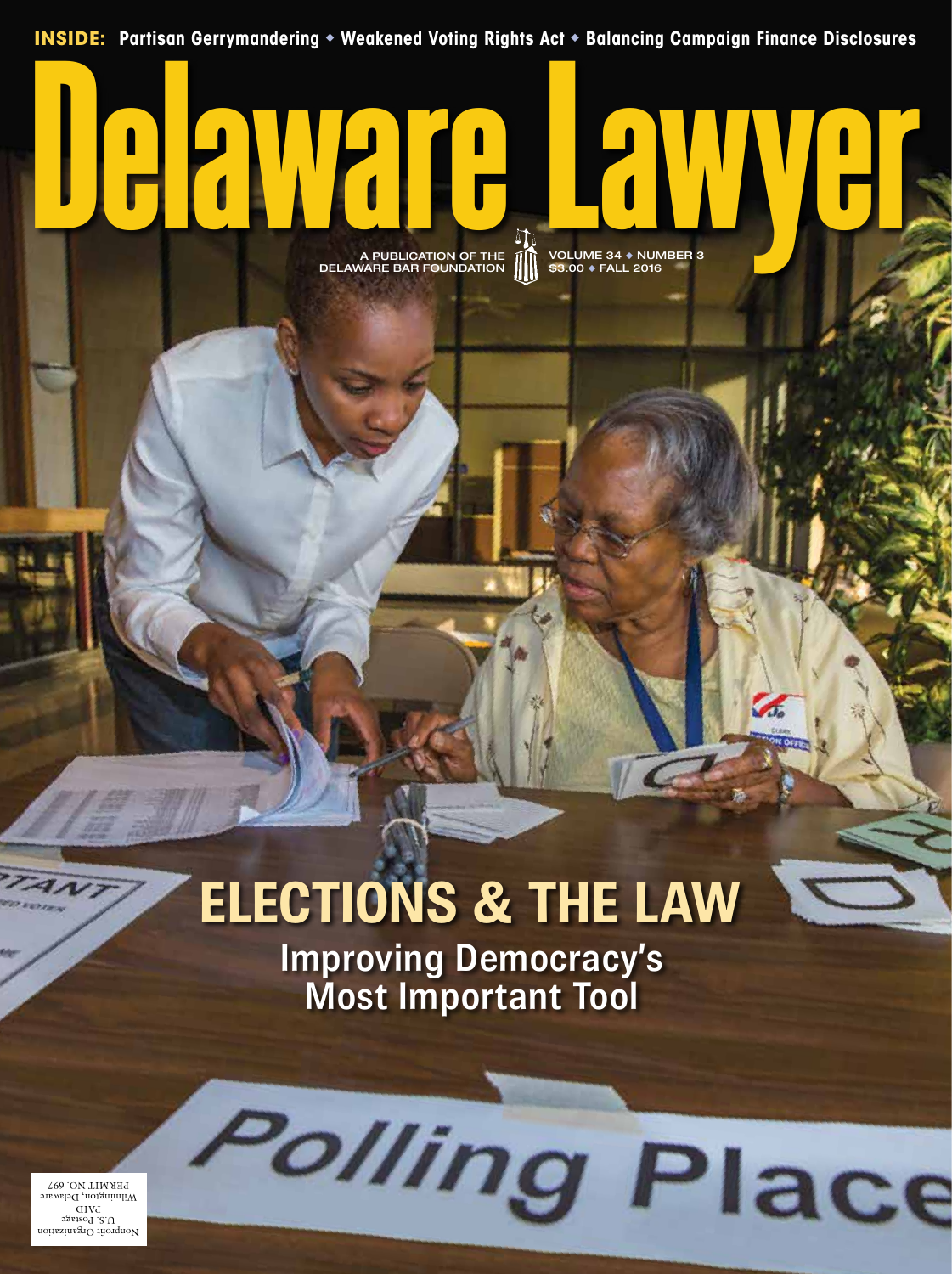# **FEATURE** Charles J. Durante



# How the Supreme Court's conservative majority upended precedent and ignored Congressional intent to empower vote-suppression.

After a half-century of vitality, the Voting Rights Act of 1965 was eviscerated, based on a doctrine that was not taught to us in law school.

**I** n *Shelby County v. Holder*, 133 S. Ct. 2612 (2013), five U. S. Supreme Court **i** justices joined an opinion that held the most powerful tool to enforce the Voting Rights Act to be unconstitutional because it treated some states differently than others.

The Act's strongest enforcement provision, known as preclearance, required some jurisdictions to obtain approval from the Justice Department or a court before they could change voting laws or election procedures. Because preclearance applied only to some jurisdictions, the 5-4 majority held, it could only be justified under "exceptional circumstances." Citing, with scant explanation, a principle of "equal sovereignty," the Court applied elevated scrutiny to preclearance because of its "disparate geographic coverage" and struck it down.

In the decade-long whirlwind of the Roberts-Scalia-Alito court, perhaps no decision more frontally capsized Constitutional precedent and will prove more difficult to undo than *Shelby County*. In an era when the ability to vote is under attack, the decision unleashed a torrent of votesuppression statutes, most emanating from the states that made the Voting Rights Act necessary. In Delaware, whose prominence derives in part from being treated differently, the decision causes bewilderment.

The Fifteenth Amendment was enacted in the aftermath of the Civil War, the central geographic disparity in the nation's history, to prohibit the denial of the vote because of race. The second of its two sentences invited the Voting Rights Act: "The Congress shall have power to enforce this article by appropriate legislation."

After Reconstruction ended with the compact that resolved the 1876 Presidential election, the Fifteenth Amendment was ignored in the former Confederacy, as it descended into apartheid enforced by terrorism, while the Northern majority in Congress lost the will to win the peace. A prototype Voting Rights Act, drafted in 1890 by Sen. Henry Cabot Lodge (R-Mass.) died in the House of Representatives after passing the Senate. Sixty-five years of Congressional inaction followed.

"When you pay \$1.50 for a poll tax, in Dallas County, I believe you disenfranchise 10 Negroes," a delegate urged the Alabama Constitutional Convention of 1901. "Give us this \$1.50 for educational purposes and for the disenfranchisement of a vicious and useless class."1

Next door, the Mississippi constitution required that any voter "be able to read any section of the constitution of this State; or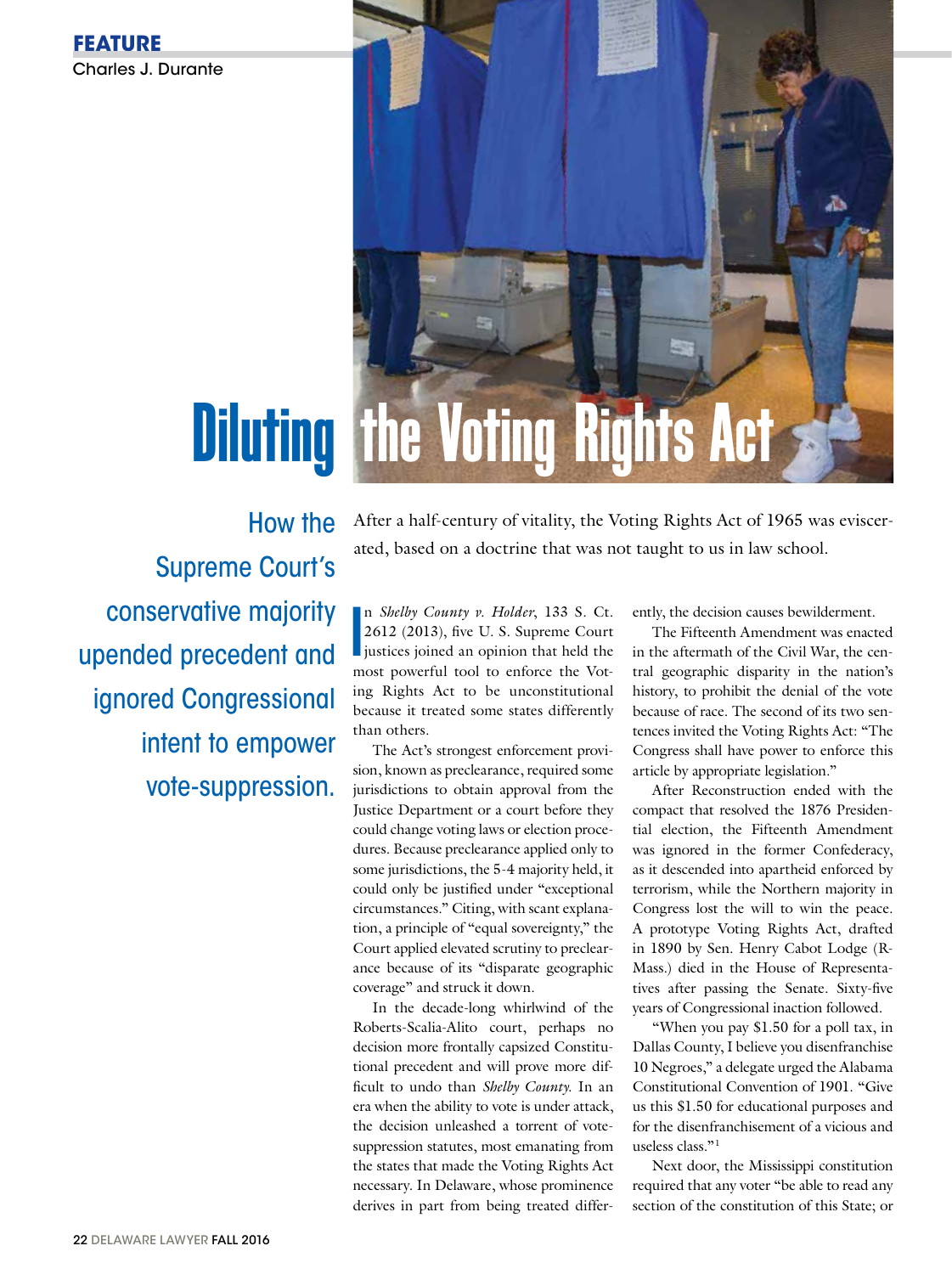he shall be able to understand the same when read to him, or give a reasonable interpretation thereof."2

Poll taxes, property requirements and arbitrarily administered "literacy" tests essentially eliminated black voter participation in the South by 1910.

In 1965, after protests met with beatings and murders that motivated President Johnson to a national televised address where he concluded, "We shall overcome," Congress passed the Voting Rights Act. Its basic provision, Section 2 of the Act,<sup>3</sup> restated the Fifteenth Amendment, with additional sinews: "No voting qualification or prerequisite to voting, or standard, practice, or procedure shall be imposed or applied by any State or political subdivision to deny or abridge the right of any citizen of the United States to vote on account of race or color."

Like Sen. Lodge's bill, the law, surgically designed by a team that included future judge Harold Greene and solicitor general Archibald Cox, focused on the states with the most notorious record of denying the vote in Section 5 of the Act. First, literacy tests, "character" requirements and other vote-suppression devices were suspended in those jurisdictions. Second, to avoid the inefficiency of after-the-fact litigation against assaults on voting rights, those jurisdictions were also subjected to preclearance, whereby any changes affecting the vote had to be cleared in advance with a three-judge district court in Washington, D.C., or the attorney general.

The states that were subject to Section 5 were defined in Section 4 of the Act: those where fewer than 50 percent of all adults had voted in 1964 – seven states and parts of four others.

Promptly challenged, the law was upheld by the Supreme Court, 8-1, in *South Carolina v. Katzenbach*, 383 U.S. 301 (1966). Among other salvos, South Carolina argued that the law could not properly target specific states. The Court, though, held:

Congress felt itself confronted by an insidious and pervasive evil which had been perpetuated in certain parts of our country through unremitting and ingenious defiance of the Constitution. ... After enduring nearly a century of systematic resistance to the Fifteenth Amendment,

Congress might well decide to shift the advantage of time and inertia from the perpetrators of the evil to its victims. ... In acceptable legislative fashion, Congress chose to limit its attention to the geographic areas where immediate action seemed necessary. The doctrine of the equality of States, invoked by South Carolina, does not bar this approach, for that doctrine applies only to the terms upon which States are admitted to the Union, and not to the remedies for local evils which have subsequently appeared.

Sensitive to the disparate treatment, and hoping that behavior in those states would change, Congress directed that the preclearance provisions would sunset after five years unless reauthorized.

When the time for reauthorization arrived in 1970, Sen. Hugh Scott (R-Pa.) fought successfully for a stronger bill than the Nixon administration wanted. The legislation banned literacy tests nationwide, reduced residency requirements for presidential election to 30 days, and continued preclearance for another five years.

In 1975, the law was reauthorized for another seven years, with new protections – authored by Rep. Barbara Jordan (D-Tex) and Sens. Philip Hart (D-Mich.), Birch Bayh (D-Ind.) and Scott – for language minorities constituting more than five percent of voting-age population. This change swept Texas, Brooklyn, the Bronx and counties in Arizona, California, Colorado and Florida into preclearance.

A changed lineup on the Supreme Court weakened the Act in 1980, holding that discriminatory intent must be established to prove a violation. Discriminatory effect was held insufficient. *Mobile v. Bolden*, 446 U.S. 55. One-third of Mobile's population was black, but never had the birthplace of Hank Aaron and Willie McCovey seen a person of color on the city council or school board, since both were elected at large. Although a six-day trial yielded a district court finding that the arrangement abridged the vote of Mobile's blacks by diluting its effect, Potter Stewart wrote, in a plurality opinion for the Supreme Court's 6-3 holding, "Action by a State that is racially neutral on its face violates the Fifteenth Amendment only if motivated by a discriminatory purpose."

The ruling poured sand into the law's

gears. The Department of Justice filed 60 voter dilution cases in 1979, but only 10 in 1980. Not only did preclearance face sunset, but the vitality of the law's basic principle in Section 2 also was at stake as deliberations over reauthorization began in 1982.

Supporters wanted legislation to overrule the decision, while the Reagan Justice Department girded for opposition. "An effects test would eventually lead to a quota system in all areas, since only when effects are mathematically proportionate would the test be satisfied," wrote a 26-year-old special assistant to the attorney general, one John G. Roberts, to his boss, Kenneth Starr. "I do not believe this to be the aim of our civil rights laws, or the intent of Congress or the Framers, and therefore do not embrace the effects test."

In a Justice Department feverishly opposed to extending the Voting Rights Act, Roberts undertook leadership on the issue, writing op-eds for the signatures of Attorney General William French Smith and other superiors.4 "John seemed like he always had it in for the Voting Right Act," said J. Gerald Hebert, a career Justice Department lawyer who was deputy director of litigation in the Civil Rights Division. "I remember him being a zealot when it came to having fundamental suspicions about the Voting Rights Act's utility."5

Sen. Charles Mathias (R-Md.) and Reps. Don Edwards (D-Cal.) and Henry Hyde (R-Ill.) steered another coalition that reversed *Mobile* and reauthorized the Act for 25 more years. Advising fellow Republicans to "erase the lingering image of our party as the cadre of the elite, the wealthy, the insensitive," Sen. Robert Dole (R-Kan.) brokered the ultimate deal, circumnavigating Judiciary Committee Chairman Strom Thurmond (R-N.C.) and senior Justice Department officials, with language that adopted the effects test, while clarifying that strict proportional representation was not required.

When sunset again approached in 2006, Reps. James Sensenbrenner (R-Wis.) and Melvin Watt (D-N.C.) cooperated to secure passage. "You go and fight off the people who want to do away with the Voting Rights Act and I'll go and fight off the people who want to dramatically change the Voting Rights Act," Watt told Sensen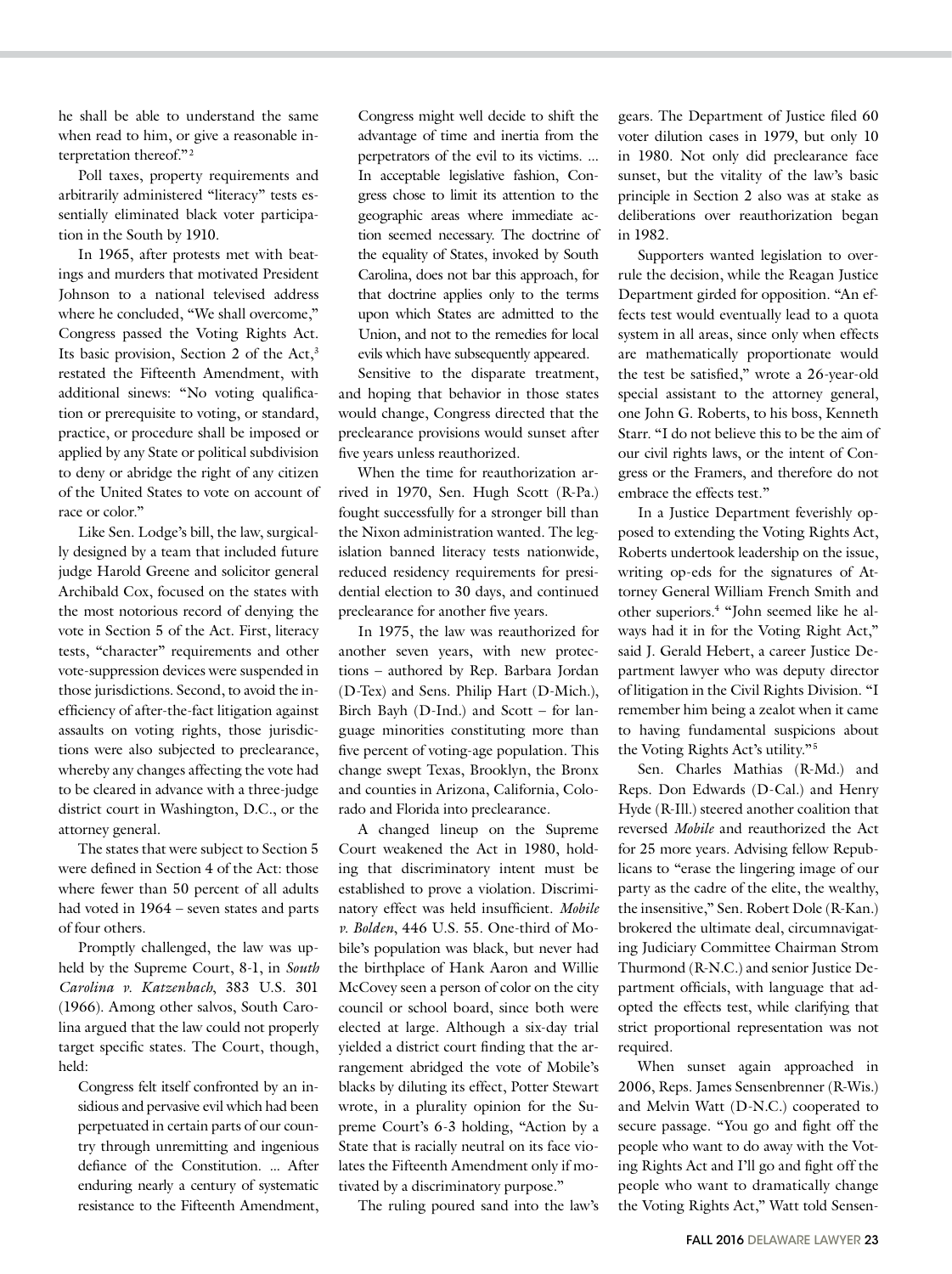brenner, who worked to enact legislation that reenacted the law for another 25 years, before a less sympathetic Lamar Smith (R-Tex.) was scheduled to succeed him House Judiciary chairman.<sup>6</sup> As in previous reauthorization votes, the final roll call was one-sided. The bill passed 390-33 in the House, 98-0 in the Senate.

"South Carolinians, you have come a long way," said Sen. Lindsey Graham R-S.C.). "But we, just like every other part of this country, still have a long way to go."

Preclearance transformed voter registration. By 1968, just three years after enactment, 60 percent of black eligible blacks in Mississippi and Alabama were registered. Over the longer term, federal review caused hundreds of objectionable election proposals to be modified or withdrawn. From 1965 through 2012, the Justice Department challenged 28 voting schemes per year. As with an effective vaccine, though, the greatest effect of preclearance was to prevent attempts at disenfranchisement. Over 99 percent of election proposals were approved.

Yet, Newton's Third Law of Motion had not been repealed. Action led to reaction. Those determined to prevent blacks from voting moved beyond traditional blunderbuss to more calibrated devices. A second generation of voting barriers was developed: racial gerrymandering, at-large voting, annexation of majority-white suburbs, voter-identification requirements, dual registration systems, canceling elections, changing polling places, arbitrary voter purges.

"The Voting Rights Act did not suddenly put an end to racial discrimination in southern politics. To a considerable degree, the locus of conflict shifted from the right to vote to the value of the vote," writes historian Alexander Keyssar.7

Opponents of the Act kept losing in Congress, so they looked to the courts. Preclearance had 40 years of constitutional support, but Hugo Black had left a pebble in the shoe. The 83-year-old Alabaman, the sole dissenter in the 1966 *Katzenbach* case, objected to the different treatment of some states. "This is reminiscent of old Reconstruction days, when soldiers controlled the South and when those States were compelled to make reports to military commanders of what they did," wrote

In its solicitude for Confederate states' dignity, a Court that would frequently invoke original intent ignored the origin of the Fifteenth Amendment, the basis for the Voting Rights Act.

Black, dissenting from Earl Warren's robust valedictory endorsement of expansive enforcement of the Act in *Allen v. Board of Elections* 393 U.S. 544 (1969). An outlier in that era, Black's view gained currency 40 years later, when John Roberts had become Chief Justice.

In 2009, the Supreme Court held that a Texas utility district was eligible to pursue relief from preclearance under a sixpart test in Section 4, by which jurisdictions can end federal oversight. The Court then gratuitously added, "The Act's preclearance requirements and its coverage formula raise serious constitutional questions." *Northwest Austin Municipal Utility District No. 1 v. Holder*, 557 U.S. 193 (2009).

Veteran court-watcher Jeffrey Rosen reported that the five-member conservative bloc nearly struck down the Act, but retreated when the four liberals threatened a blistering dissent accusing the majority of misconstruing landmark precedent.8

Four years later, the Roberts Court shed the umpire's mask. An Alabama town had annexed three white suburbs (but not an adjoining black suburb) and reapportioned to eliminate its sole majority-black district, created 20 years earlier to comply with a consent decree. In upholding the challenge of the Justice Department, David Tatel of the D.C. Circuit anticipated the skepticism of the Supreme Court, noting the need for judicial restraint, the voluminous record before Congress in 2006, showing continued disenfranchisement devices, and the town's transparent attempt to eliminate its sole black council member.

At oral argument, though, judicial restraint was absent. "The Marshall Plan was very good too, but times change," said Justice Anthony Kennedy, who objected to the "reverse engineering" in Section 4. "If Congress is going to single out separate states by name, it should do it by name."

"Is it the government's submission that the citizens in the South are more racist than citizens in the North?" Roberts baited Solicitor General Donald Verrilli.

Even the overwhelming Congressional support for the Act was recast as a defect. "Now, I don't think that's attributable to the fact that it is so much clearer now that we need this. I think it is attributable, very likely attributable, to a phenomenon that is called perpetuation of racial entitlement," said Justice Antonin Scalia, evoking a chorus of gasps. "It's been written about. Whenever a society adopts racial entitlements, it is very difficult to get out of them through the normal political processes."

The Court buried the Act, not by finding preclearance to be unconstitutional – a view advanced only in Justice Clarence Thomas' concurrence – but by holding that the formula to determine who is subject to preclearance was fatally flawed because it was based on 1964 voting data. Because "voter turnout and registration rates now approach parity," the problem is solved, the Court held, blind to vote-dilution schemes still rampant a half-century later. "A departure from the fundamental principle of equal sovereignty requires a showing that a statute's disparate geographic coverage is sufficiently related to the problem that it targets."

To explain "equal sovereignty," Roberts' opinion reached for the postage meter. It cited four antediluvian cases for the concept without explaining their relevance or the meaning of the phrase. Two cases disallowed conditions Congress placed in admitting new states<sup>9</sup> (although Congress has imposed conditions – requiring English usage, prohibiting polygamy, regulating commerce with Native Americans – on most states, without serious question that it may do so.)<sup>10</sup> A third held that Texas did not cease to be a state when it purported to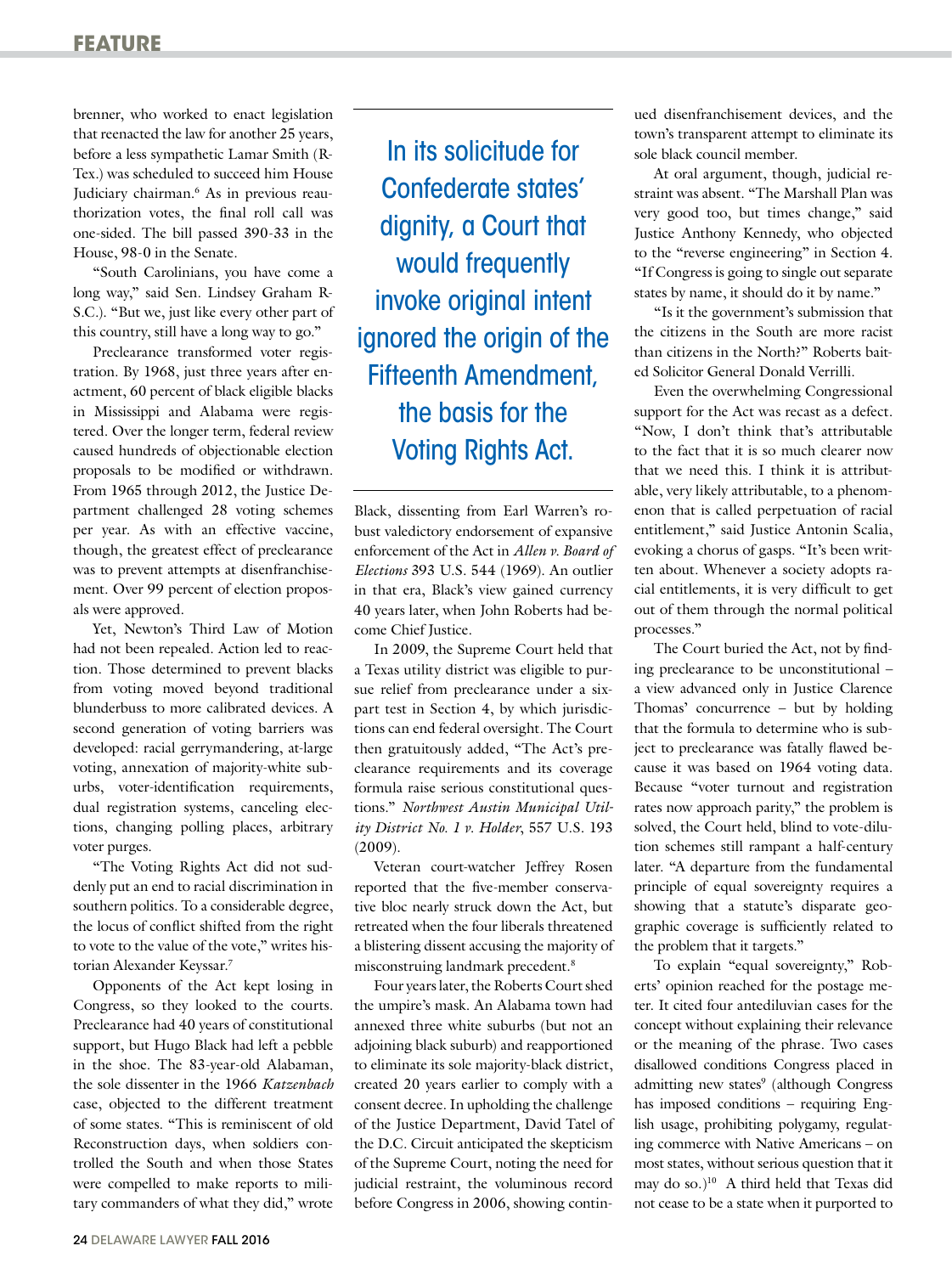secede.<sup>11</sup> The fourth stated that, like the original 13 states, each other state owned the lands beneath its navigable inland waters "as an inseparable attribute of the equal sovereignty guaranteed to it upon admission."<sup>12</sup> So the newer states owned their riverbed, like the original 13. The pertinence to federal civil rights legislation? Your guess is as good as any.

The opinion elided explanation of the equal sovereignty principle because there is none. "The equal sovereignty principle is not cleanly derived from any source that is widely recognized by courts or commentators as a valid basis for constitutional rules," writes Leah Litman in an exhaustive dismemberment of the purported axiom. "The principle is not articulated in the constitutional text, its historical roots are thin, and it potentially undermines other principles of structure that are embodied in the Constitution at a similar level of generality, such as federalism and nationalism."13

In its solicitude for Confederate states'

dignity, a Court that would frequently invoke original intent ignored the origin of the Fifteenth Amendment, the basis for the Voting Rights Act. "To remember what actually happened between 1861 and 1870 is to remember a shattered nation reconstructed on new foundations, where the terms of readmission of the conquered South were based, fundamentally, not on principles of equal sovereignty, but on military conquest, surrender, and occupation," writes Joseph Fishkin of University of Texas Law School. "Here, state 'equal dignity' is colliding with congressional power not under the Commerce Clause but under the Reconstruction Amendments themselves. The subject matter of the conflict is the very heart of the Reconstruction Power: the federal enforcement of minority rights."<sup>14</sup>

This is why, Justice Ruth Bader Ginsberg wrote in her withering dissent, when Congress exercises its authority under the Civil Rights Amendments "to protect all persons within the Nation from violations of their rights by the States ... Congress may

use 'all means which are appropriate, which are plainly adapted'15 to the constitutional ends declared by these Amendments. So when Congress acts to enforce the right to vote free from racial discrimination, we ask not whether Congress has chosen the means most wise, but whether Congress has rationally selected means appropriate to a legitimate end," citing John Marshall's seminal holding on legislative power.

Delaware may hope that "equal sovereignty" will return to obscurity in the post-Scalia court. Federal law forbids states from operating sports gambling, except states that conducted such schemes between 1976 and 1990. 28 U. S. C. §3704. This means that Delaware's three-week 1976 experiment in running a football pool now permits it to sponsor sports gaming, while its neighbors cannot. The Third Circuit ignored any discussion of equal sovereignty in its en banc dismissal of New Jersey's challenges to this law, allowing Delaware to take bets on ball games, while the Garden State cannot.<sup>16</sup>